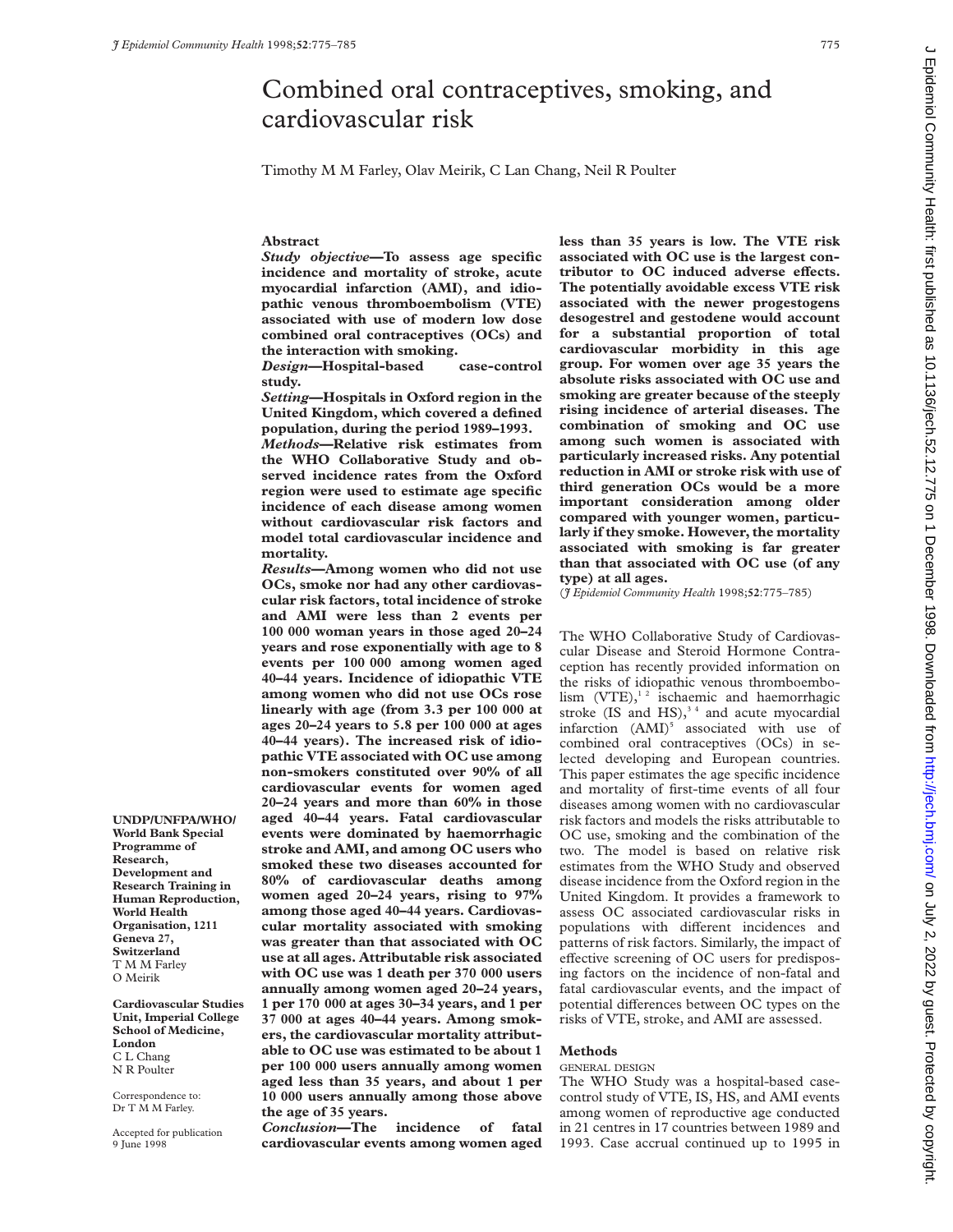some centres for AMI. Cases were women aged 20–44 years admitted to hospital with a first time diagnosis of one of the study diseases. For each case up to three controls matched by age, hospital, and date of admission were identified and interviewed while in hospital using identical procedures. Non-hospitalised or rapidly fatal cases (those who died within 24 hours of hospital admission) were not included, and proxy respondents were used to provide information on those cases unable to complete the study questionnaire. <sup>6</sup> Cases and controls with a history of hysterectomy, menopause or any of the study diseases, or who had been pregnant in the previous six weeks, or had a recent history (within six weeks) of surgery, trauma, or prolonged bed rest were not eligible. Full details of the study procedures and methods have been published elsewhere.<sup>7</sup>

#### ESTIMATED INCIDENCE RATES

Cases in the Oxford region of the UK were identified from all hospitals that admitted acute cases and covered a defined geographical area (former Oxford Regional Health Authority) with known age and sex disaggregated population size<sup>8</sup> (average mid-year population size over the period of case accrual included 494 000 women aged 20–44 years). It was the only centre that participated in the study for which the study base population could be defined and thus provide estimates of disease incidence rates. To estimate the age specific VTE incidence among non-OC users we used the overall age specific VTE incidence, risk estimates according to OC type,<sup>2</sup> and age specific prevalence and type of OC use among all 649 hospital controls matched to cases in the Oxford region. In each age stratum, the total  $(I_{\text{tot}})$  incidence rate and incidence in non-OC users  $(I_0)$  are related by

# $I_{\text{tot}} = p_0 I_0 + p_1 I_1 + p_2 I_2$

where  $p_1$  and  $p_2$  are the prevalence of use of the two OC types,  $I_1$  and  $I_2$  the corresponding VTE incidence rates in such users, and  $p_0 = 1-p_1-p_2$ the proportion of non-OC users. The VTE incidence in users of each OC type is  $I_r = R_r I_0$ where  $R_r$  is risk relative to non-users,  $r = 1, 2$ . Thus  $I_0 = I_{\text{tot}}/(p_0 + p_1 R_1 + p_2 R_2)$  in each age stratum. The age specific incidence rates among non-OC users  $(I_0)$  were smoothed by fitting a linear trend.

A similar procedure was followed to estimate age specific incidence of IS, HS, and AMI among non-users without cardiovascular risk factors, but considering patterns of smoking and reported prevalence of other major risk factors for arterial disease (hypertension, diabetes mellitus, hyperlipidaemia) in addition to OC use. As the majority of OC users in the UK used low oestrogen dose preparations, and there was little observed difference in risk for these three diseases according to progestogen type, the same risk ratios were assumed for all OC users. Based on the results from the WHO Study,<sup>3-5</sup> risks among OC users who smoked were assumed to be the product of risks associated with smoking and OC use separately. Estimated age specific incidence rates among women who did not use OCs nor smoke were smoothed by fitting a weighted exponential trend with weights inversely proportional to variance. As the study was hospital-based and excluded cases who were not hospitalised or died within 24 hours of admission, incidence rates were scaled up by a factor corresponding to the estimated proportion of cases not included. This factor was estimated from the mortality rates and proportion of fatal cases who died in the first 24 hours in the MONICA study. $9<sup>9-1</sup>$ 

## MODELLING OC AND SMOKING ASSOCIATED INCIDENCE OF TOTAL (NON -FATAL AND FATAL) CARDIOVASCULAR EVENTS

Stroke and AMI risks among OC users and/or smokers were based on estimated risks for low oestrogen dose OCs, the most commonly used type of OC worldwide. The VTE risk was based on that for low dose levonorgestrel containing OCs.<sup>2</sup> Total age specific incidence of non-fatal and fatal cardiovascular events were computed using HS, IS, AMI, and VTE incidence among non-OC users who did not smoke, the relative risk estimates for smokers and OC users, multiplicative risks for OC users who smoked, and disease specific 28 day case fatality rates  $(50\%,^9 30\%,^9 46\%^{10}$  and  $2\%,^{11}$ respectively). Age standardised incidence rates were based on the age distribution of women aged 20–44 years, <sup>8</sup> or the estimated age distribution of OC users (using the observed age specific OC prevalence among hospital controls and female population size in the Oxford region).

The impact of possible differences between OCs containing levonorgestrel or a third generation progestogen (desogestrel or gestodene) with regard to stroke, AMI, and VTE risk were assessed using the same model

*Table 1 Average mid-year population in Oxford region, total number of hospital controls interviewed, and prevalence (%) of reported arterial disease risk factors, smoking, and OC use by age group*

|                               |                              |                               |                                                 |            |           | No hypertension, diabetes or hyperlipidaemia |         |  |  |
|-------------------------------|------------------------------|-------------------------------|-------------------------------------------------|------------|-----------|----------------------------------------------|---------|--|--|
| Age group                     | Mid-year                     | Total<br>hospital<br>controls | Hypertension,<br>diabetes or<br>hyperlipidaemia | Non-smoker |           | <b>Smoker</b>                                |         |  |  |
|                               | population<br>$(1000$ women) |                               |                                                 | Non-user   | $OC$ user | Non-user                                     | OC user |  |  |
| $20 - 24$ y                   | 101.5                        | 139                           | 2.2                                             | 18.0       | 37.4      | 11.5                                         | 30.9    |  |  |
| $25 - 29$ y                   | 107.9                        | 122                           | 7.4                                             | 29.5       | 27.9      | 14.8                                         | 20.5    |  |  |
| $30 - 34$ y                   | 97.6                         | 103                           | 6.8                                             | 34.0       | 17.5      | 30.1                                         | 11.7    |  |  |
| $35 - 39$ y                   | 90.4                         | 111                           | 6.3                                             | 40.5       | 12.6      | 36.0                                         | 4.5     |  |  |
| $40 - 44$ y                   | 96.3                         | 174                           | 9.2                                             | 59.2       | 2.3       | 28.7                                         | 0.6     |  |  |
| Total                         | 493.7                        | 649                           | 6.5                                             | 37.6       | 18.8      | 23.9                                         | 13.3    |  |  |
| Age standardised <sup>*</sup> |                              |                               | 6.3                                             | 35.8       | 20.0      | 23.7                                         | 14.1    |  |  |

\*Standardised on age distribution of women aged 20–44 years in Oxford region.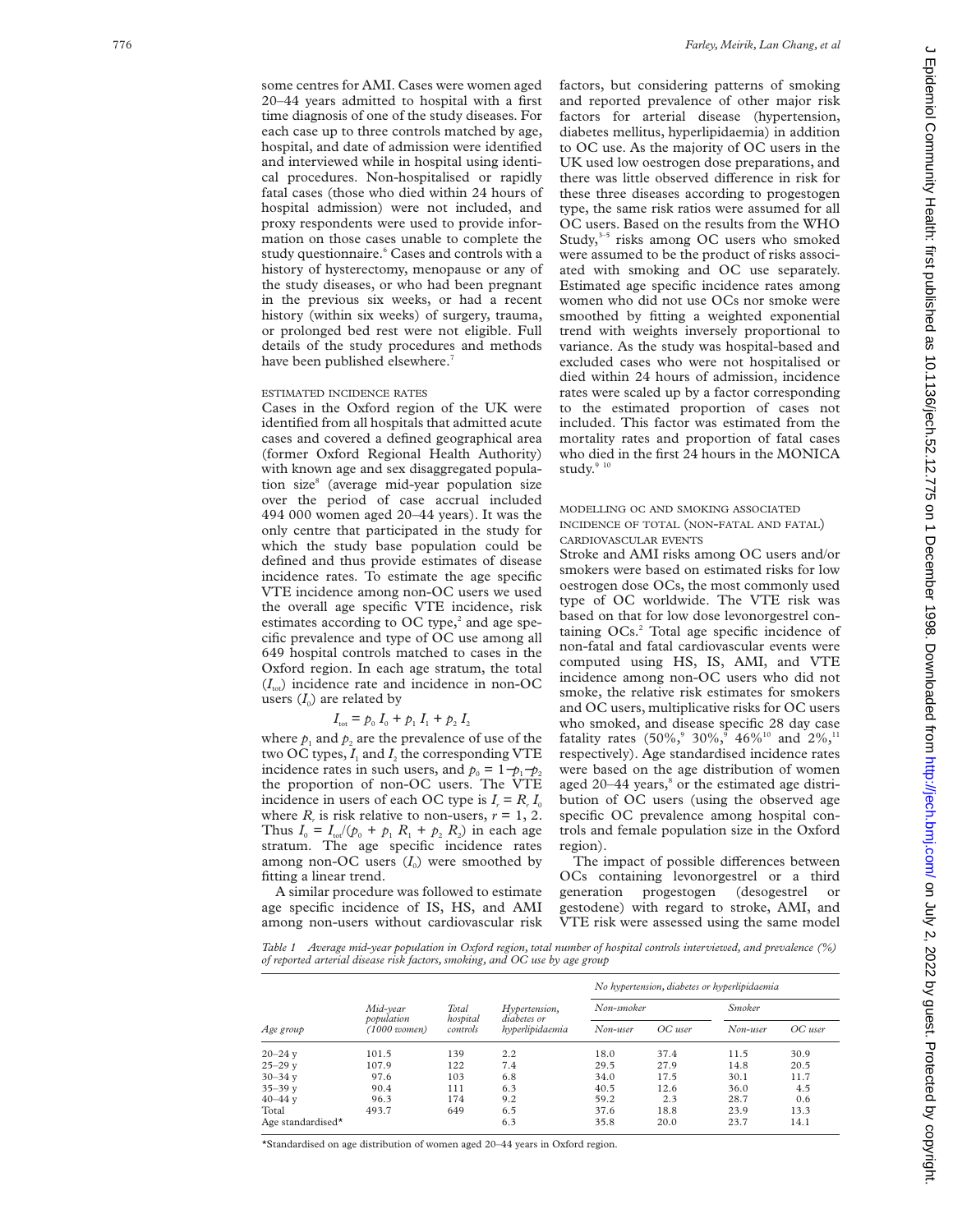*Table 2 Estimated incidence of first hospitalisation for cardiovascular disease (per 100 000 woman years) among all women and women who did not use OCs, smoke nor had other risk factors for arterial disease\**

| Age group                     | Haemorrhagic stroke<br>(total 62 cases) |                        | Ischaemic stroke<br>(total 16 cases) |                        | Myocardial infarction<br>(total 51 cases) |                        | Venous<br><i>thromboembolism</i><br>(total 160 cases) |          |
|-------------------------------|-----------------------------------------|------------------------|--------------------------------------|------------------------|-------------------------------------------|------------------------|-------------------------------------------------------|----------|
|                               | All<br>women                            | Non-user<br>non-smoker | All<br>women                         | Non-user<br>non-smoker | All<br>women                              | Non-user<br>non-smoker | Аll<br>women                                          | Non-user |
| $20 - 24y$                    | 2.82                                    | 1.65                   | 0.55                                 | 0.30                   | 0.25                                      | 0.02                   | 9.61                                                  | 3.34     |
| $25 - 29y$                    | 2.32                                    | 1.30                   | 0.77                                 | 0.42                   | 0.48                                      | 0.05                   | 9.50                                                  | 3.99     |
| $30 - 34$ y                   | 4.02                                    | 2.27                   | 0.85                                 | 0.47                   | 1.58                                      | 0.20                   | 6.91                                                  | 3.94     |
| $35 - 39$ y                   | 5.53                                    | 3.25                   | 0.92                                 | 0.54                   | 1.70                                      | 0.28                   | 8.02                                                  | 5.79     |
| $40 - 44$ v                   | 8.16                                    | 4.89                   | 1.44                                 | 0.86                   | 9.59                                      | 2.30                   | 6.23                                                  | 5.82     |
| Age standardised <sup>+</sup> | 4.49                                    | 2.62                   | 0.90                                 | 0.51                   | 2.65                                      | 0.56                   | 8.10                                                  | 4.53     |

\*Incidence adjusted for estimated number of cases not included in the study (HS 30%, IS 10%, AMI 35%, VTE 0%) and estimated assuming the following risk ratios: HS: arterial disease risk factor 5, smoking 2, OC use 1.2; IS: arterial disease risk factor 5, smoking 2, OC use 1.3; AMI: arterial disease risk factor 5, smoking 10, OC use 3; VTE: levonorgestrel 2.6, third generation 5.4, other OC 3.1. †Standardised on age distribution of women aged 20–44 years in Oxford region.

with the same risk of HS, a range of risk estimates for IS and AMI, and a twofold higher VTE risk.

#### **Results**

PREVALENCE OF CARDIOVASCULAR RISK FACTORS About 6% of women had a reported history of the arterial disease risk factors hypertension, diabetes and hyperlipidaemia, the prevalence increasing with age (table 1). Among the remainder, over one third of women smoked, though the prevalence of smoking decreased with age, as did the prevalence of OC use. Among women in their 20s, OC use was greater among smokers (65%) than nonsmokers (58%) with the converse among women in their 30s (20% among smokers and 29% among non-smokers). The proportion of OC users who used OCs containing desogestrel or gestodene was approximately 34% overall and dropped from 38% among women aged 20–24 years to 21% among women aged over 35 years. The low oestrogen dose levonorgestrel containing OCs were the most commonly used OC type (about 50% overall).

## INCIDENCE OF TOTAL (NON-FATAL AND FATAL) CARDIOVASCULAR EVENTS

Incidence of HS among all women rose with age and was approximately five times more frequent than IS at all ages (table 2). AMI incidence rose more steeply with age than HS or IS among all women as well as those who did not use OCs, smoke nor had other cardiovascular risk factors. For all three diseases, the rise in incidence with age was approximately exponential. Age specific incidence of VTE among all women (users and non-users combined) decreased with age as did the prevalence of OC use (table 2 and figure 1). However the incidence among non-users increased linearly by approximately 1 event per 150 000 woman years in each five year age group.

Total cardiovascular disease incidence among women who did not use OCs, smoke nor had other risk factors was modelled from the smoothed age specific incidence rates (table 3 and figure 2). It rose from 4.8 per 100 000 woman years at age 20–24 years to 13.5 per 100 000 woman years at ages 40–44 years. At all ages, VTE was the most common cardiovascular event, representing two thirds of total cardiovascular incidence among women aged 20–24 years, but 44% among women aged 40–44.

Among users of low oestrogen dose OCs, VTE incidence was increased by a factor of 2.6 compared with non-users and represented, among users who did not smoke, 81% of all cardiovascular events for women aged 20–24 years (incidence 8.4 out of 10.3 per 100 000 woman years) falling to 75% (11.9 out of 16.0) among women aged 30–34, and 54% (15.4 out of 28.4) among women aged 40–44 years. Overall, VTE represented 76% of all cardiovascular events among OC users who did not smoke (age standardised incidence 10.1 out of 13.3 per 100 000 women years). The OC attributable cardiovascular events among nonsmokers were 5.53 per 100 000 users annually at ages 20–24 years and rose to 14.9 per 100 000 users annually at ages 40–44 years. Among non-smokers, 93% the OC attributable cardiovascular events were a result of VTE at ages 20–24 years and 64% at ages 40–44 years.

Among smokers who do not use OCs, the incidence of VTE was unchanged but stroke and AMI incidence were increased. The smoking attributable cardiovascular events were 1.70 per 100 000 smokers annually at ages 20–24 years and rose to 24.6 per 100 000 smokers annually at ages 40–44 years.

Among low oestrogen dose OC users who smoked, total cardiovascular incidence rose from 12.6 per 100 000 women annually at ages 20–24 years to 92.4 per 100 000 women annually at ages 40–44 years. In women age 20–24 years the increase in risk compared with non-users who did not smoke was primarily because of an increase in VTE incidence, while in older women the increased incidence of stroke and AMI was the largest contributor.

# INCIDENCE OF FATAL CARDIOVASCULAR EVENTS

Total incidence of fatal cardiovascular events among non-smokers was low at all ages, whether OC users or not (table 3 and figure 3). HS and AMI represented 80%–90% of all cardiovascular deaths in each five year age group among non-users and 75%–90% among low oestrogen dose OC users. Among smokers, age specific cardiovascular death rates were dominated by HS and AMI, and among OC users who smoked these two diseases accounted for 81% of cardiovascular deaths (HS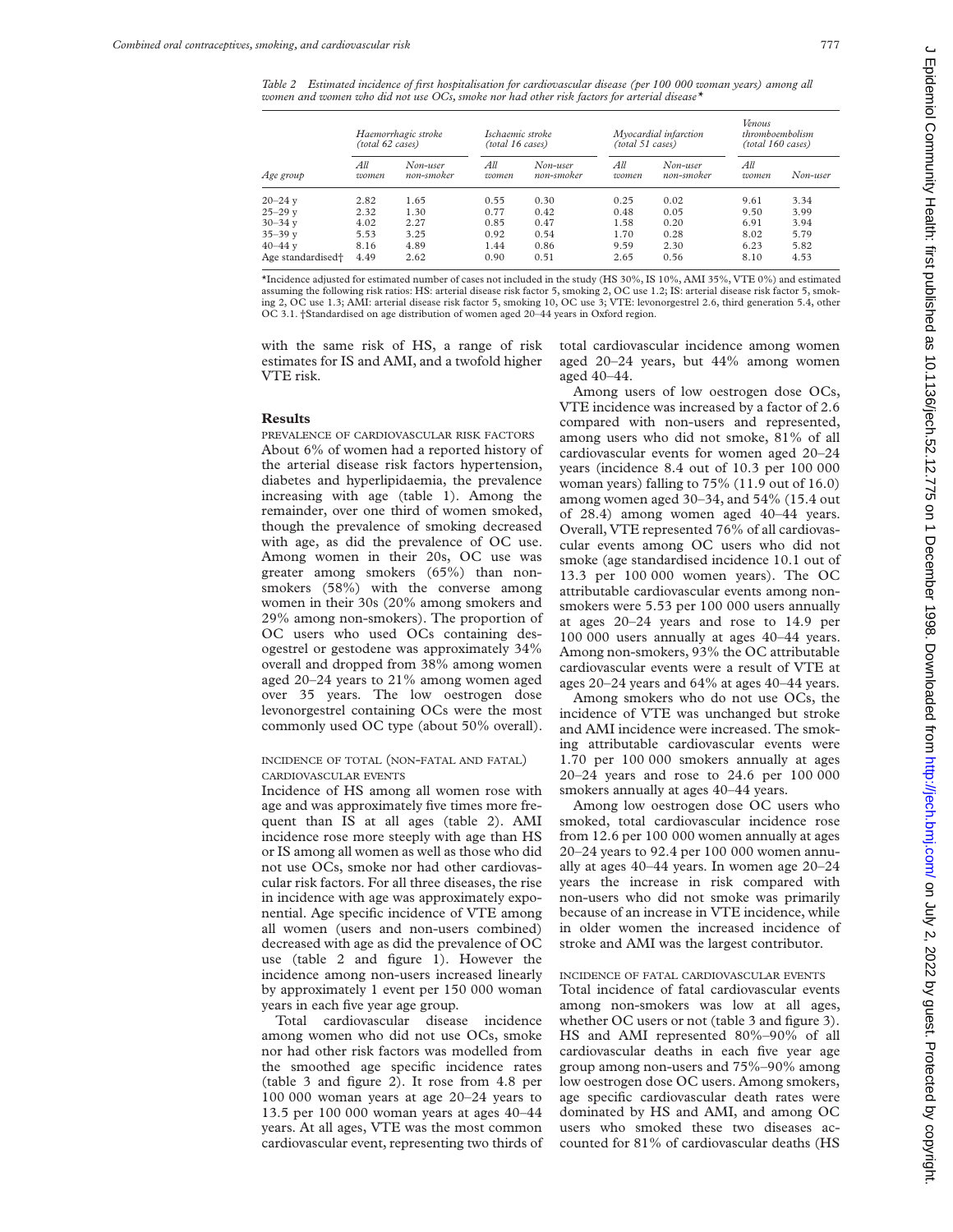

*Figure 1 Age specific prevalence of OC use and VTE incidence among all women and non-OC users.*

1.53, AMI 0.19 out of 2.12 per 100 000 woman years) among women aged 20–24 years, 90% (HS 2.91, AMI 2.34 out of 5.88 per 100 000 woman-years) among women aged 30–34 years, and 97% (HS 5.56, AMI 29.4 out of 35.9 per 100 000 woman years) among those aged 40–44 years.

The risk attributable to use of low oestrogen dose OCs (table 3) was about 0.48 deaths per 100 000 users (1 per 210 000 users) annually; it was 1 per 370 000, 1 per 170 000, and 1 per 37 000 users annually among women aged 20–24, 30–34, and 40–44 years, respectively. Compared with non-smoking non-OC users of all ages the additional mortality attributable to smoking was three to four times greater than that attributable to OC use. Among smokers, the mortality attributable to OC use was about 1 per 190 000, 1 per 45 000, and 1 per 5000 users annually among women aged 20–24, 30–34, and 40–44 years, respectively.

Among women aged less than 35 years who did not smoke the age standardised incidence of fatal events per 100 000 woman years was 1.0 among non-users and 1.4 among OC users. Corresponding figures among smokers were 2.2 and 3.2 per 100 000 woman years. The additional risk attributable to OC use was 1 per 270 000 non-smoking users and 1 per 98 000 users who smoked.

Among women aged over 35 years who did not smoke the incidence of fatal events per 100 000 woman years was 2.5 among nonusers and 3.8 among OC users, and, for smokers, 7.9 and 16.5, respectively. Additional risks attributable to OC use were 1.4 per 100 000 non-smoking users, and 8.7 per 100 000 users who smoked. The combination of smoking and OC use resulted in an additional 14 deaths per 100 000 women annually.

### **Discussion**

This simple model comparing total cardiovascular incidence and mortality is based on observed disease incidence rates in the Oxford region and estimates of relative risk from the WHO Collaborative Study. It is the first model to specifically incorporate the effects of age, smoking and use of low oestrogen dose combined OCs on all cardiovascular diseases and is based on estimates of relative risk and disease incidence rates from a study conducted in the early 1990s. It shows that a full comparison of OC associated risks must consider age specific incidence and mortality of all four diseases (HS, IS, AMI, and VTE). Total incidence of all fatal cardiovascular events associated with OC use among young women without cardiovascular risk factors was low and the small risk associated with OC use was substantially less than the risk associated with smoking. The combination of smoking and OC use, particularly at older ages, was associated with a substantial increase in risk—1 additional death per 3000 woman years for OC users aged 40–44 years who smoke. Mortality was

*Table 3 Modelled incidence of total and fatal cardiovascular events (per 100 000 woman years) for low oestrogen dose OC users and smokers\**

|                               |            | Non-smoker |      |            |       |         |          | <b>Smoker</b> |      | Attributable risk |                |  |
|-------------------------------|------------|------------|------|------------|-------|---------|----------|---------------|------|-------------------|----------------|--|
|                               | $Non-user$ |            |      |            |       |         |          |               |      |                   | $OC$ use       |  |
| Age group                     | HS         | IS         | AMI  | <b>VTE</b> | Total | OC user | Non-user | OC user       |      | OC use Smoking    | and<br>smoking |  |
| Total events                  |            |            |      |            |       |         |          |               |      |                   |                |  |
| $20 - 24$ y                   | 1.27       | 0.30       | 0.01 | 3.22       | 4.81  | 10.3    | 6.51     | 12.6          | 5.53 | 1.70              | 7.81           |  |
| $25 - 29$ v                   | 1.76       | 0.39       | 0.05 | 3.90       | 6.09  | 12.9    | 8.66     | 16.8          | 6.80 | 2.57              | 10.7           |  |
| $30 - 34$ v                   | 2.43       | 0.49       | 0.17 | 4.58       | 7.66  | 16.0    | 12.1     | 24.1          | 8.29 | 4.45              | 16.4           |  |
| $35 - 39$ v                   | 3.35       | 0.63       | 0.60 | 5.25       | 9.83  | 20.3    | 19.2     | 41.4          | 10.5 | 9.39              | 31.5           |  |
| $40 - 44$ v                   | 4.63       | 0.80       | 2.13 | 5.93       | 13.5  | 28.4    | 38.1     | 92.4          | 14.9 | 24.6              | 79.0           |  |
| Age standardised <sup>+</sup> |            |            |      |            |       |         |          |               |      |                   |                |  |
| Population                    | 2.64       | 0.51       | 0.57 | 4.54       | 8.27  | 17.4    | 16.6     | 36.6          | 9.09 | 8.30              | 28.4           |  |
| OC users                      | 1.87       | 0.40       | 0.14 | 3.89       | 6.29  | 13.3    | 9.81     | 19.8          | 7.00 | 3.52              | 13.5           |  |
| Fatal events                  |            |            |      |            |       |         |          |               |      |                   |                |  |
| $20 - 24$ v                   | 0.64       | 0.09       | 0.01 | 0.06       | 0.80  | 1.07    | 1.58     | 2.12          | 0.27 | 0.78              | 1.32           |  |
| $25 - 29$ v                   | 0.88       | 0.12       | 0.02 | 0.08       | 1.09  | 1.47    | 2.29     | 3.27          | 0.38 | 1.19              | 2.18           |  |
| $30 - 34$ y                   | 1.21       | 0.15       | 0.08 | 0.09       | 1.53  | 2.12    | 3.59     | 5.88          | 0.59 | 2.06              | 4.35           |  |
| $35 - 39$ v                   | 1.68       | 0.19       | 0.28 | 0.11       | 2.25  | 3.36    | 6.60     | 13.1          | 1.11 | 4.35              | 10.8           |  |
| $40 - 44$ y                   | 2.32       | 0.24       | 0.98 | 0.12       | 3.65  | 6.34    | 15.0     | 35.9          | 2.68 | 11.4              | 32.2           |  |
| Age standardised <sup>+</sup> |            |            |      |            |       |         |          |               |      |                   |                |  |
| Population                    | 1.32       | 0.15       | 0.26 | 0.09       | 1.83  | 2.81    | 5.67     | 11.7          | 0.98 | 3.84              | 9.87           |  |
| OC users                      | 0.93       | 0.12       | 0.06 | 0.08       | 1.19  | 1.67    | 2.82     | 4.67          | 0.48 | 1.63              | 3.48           |  |

\*Modelled assuming the following risk ratios: HS (haemorrhagic stroke): smoking 2, OC use 1.2; IS (ischaemic stroke): smoking 2, OC use 1.3; AMI (acute myocardial infarction): smoking 10, OC use 3; VTE (venous thromboembolism): OC use 2.6. †Standardised on age distribution of all women aged 20–44 years in Oxford region, or age distribution of OC users.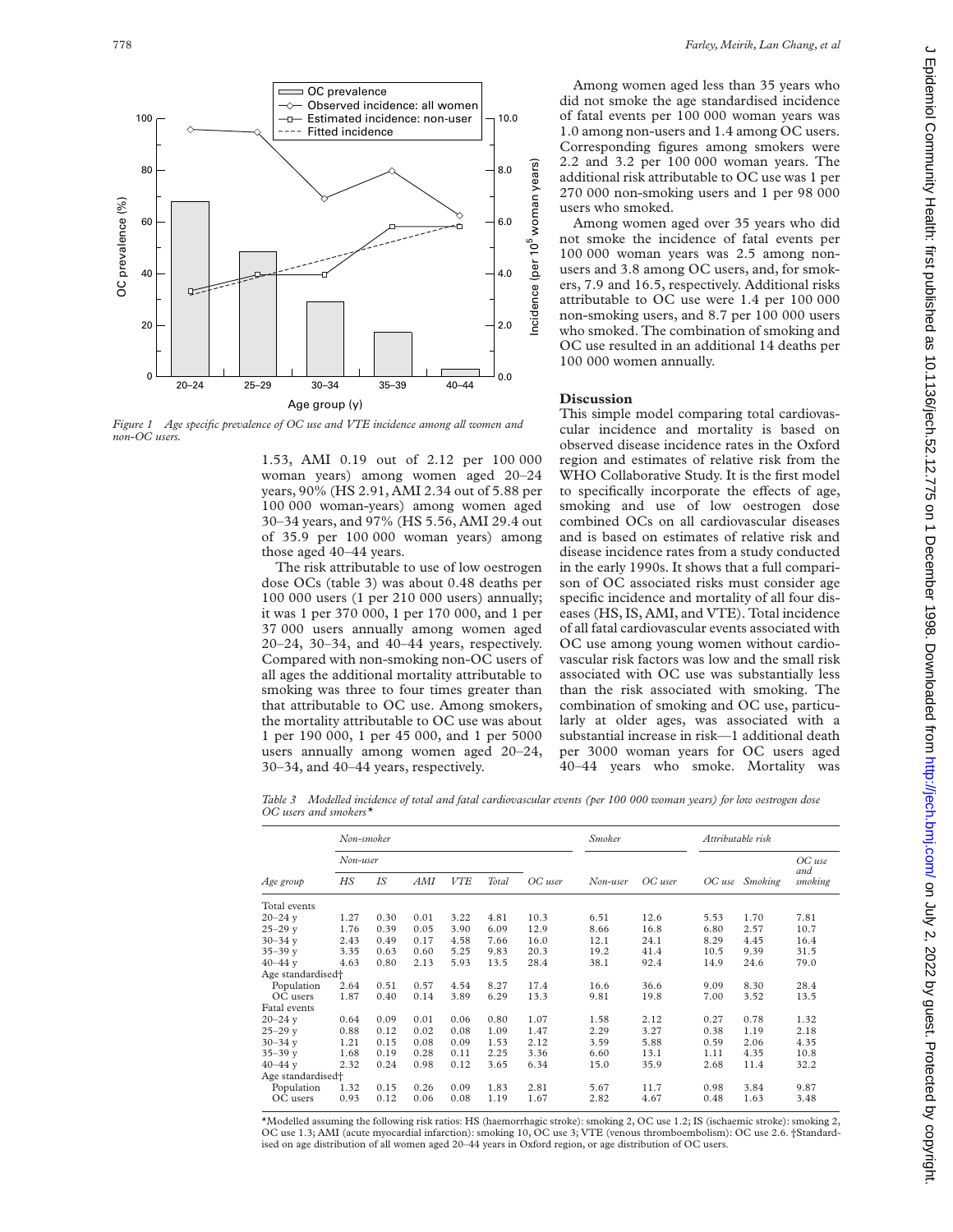strongly influenced by smoking and dominated by arterial diseases (HS and AMI, in particular) the incidence of which rose exponentially with age. However, among non-smokers or younger women, OC associated mortality was very low and the additional VTE events associated with OC use were comparatively frequent, even though VTE case fatality is low and nonfatal VTE events less debilitating than other non-fatal, acute cardiovascular diseases.

The WHO Study indicated the importance of screening for cardiovascular risk factors, in particular detection of increased blood pressure, before OC use to minimise any OC associated risk. Among non-smoking women with no other cardiovascular risk factors who reported a blood pressure check before OC use, the relative risk estimate for AMI was 1.1 (95% confidence intervals  $0.2$ ,  $5.7$ ),<sup>5</sup> compatible with recent results from a case-control study conducted among women participating in a managed healthcare programme in California that showed at most a small increase in risk.<sup>12</sup> Similarly, IS risk was about 50% lower among women who reported blood pressure checking before  $OC$  use, $3$  and among such women risk estimates were in accordance with results from the same study in the USA of ischaemic and haemorrhagic stroke risks associated with OC use.13 Both studies showed little impact of OCs on HS among younger women, but a doubling in risk among women over age 35 years.<sup>4</sup> Applying such risks in the model (HS risk 1.0 for women aged 20–34 years and 2.0 for those aged  $\geq$  35 years, AMI risk 1.1 and IS risk 1.2 at all ages) did not change the incidence of total (non-fatal and fatal) cardiovascular events in table 3 among non-users (smokers and/or nonsmokers) and had a small impact on incidence rates among users who did or did not smoke (age standardised incidence reduced from 19.8 to 17.1 and 13.3 to 13.0 per 100 000 woman years among smokers and non-smokers, respectively). However, the impact on fatal



*Figure 2 Modelled incidence of first hospitalisation for cardiovascular disease (per 100 000 woman years) according to OC use and smoking.*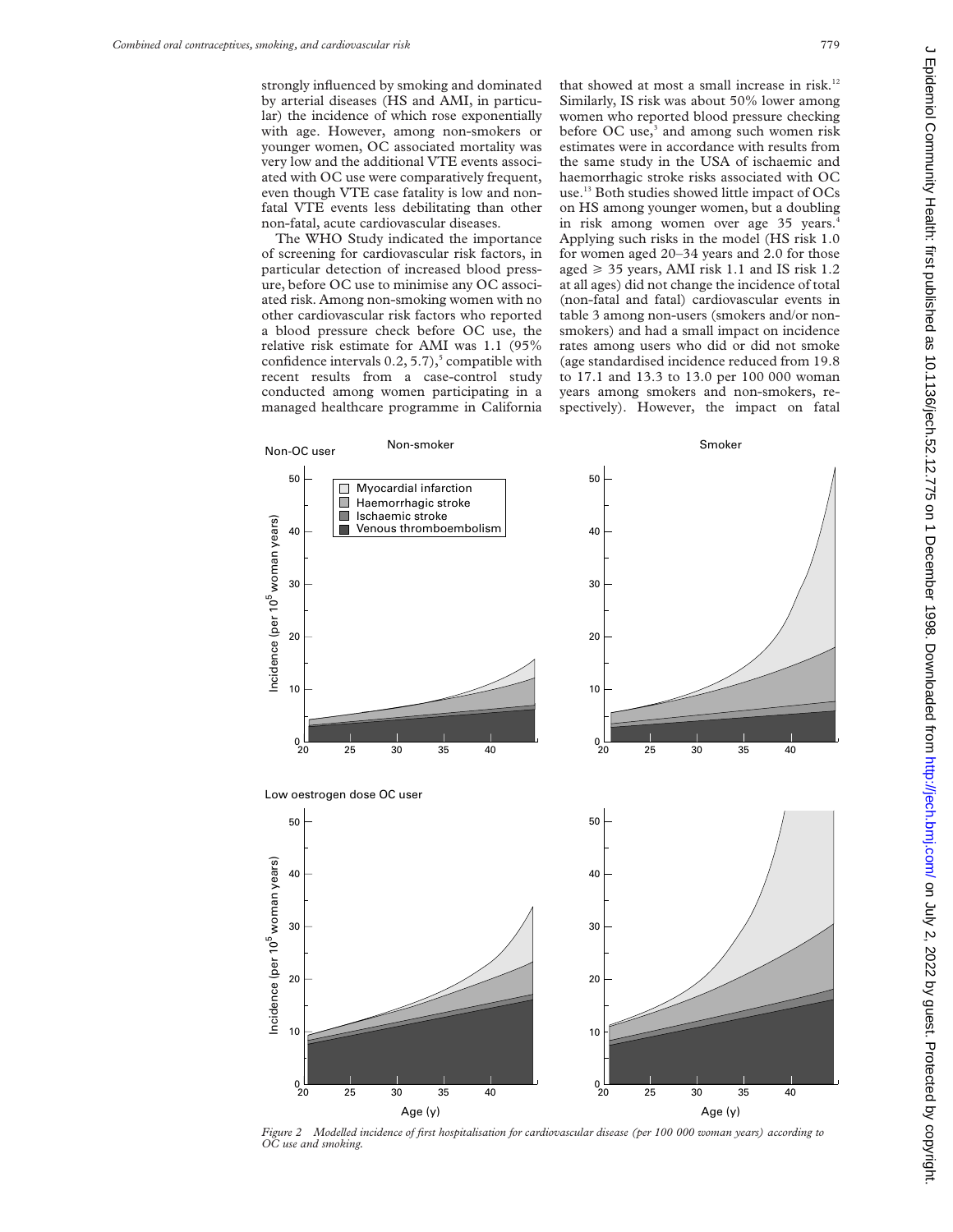events was greater. The age standardised mortality in OC users was 1.5 per 100 000 woman years among non-smokers and 3.4 per 100 000 woman years among smokers, corresponding to attributable risks of 1 per 300 000 woman years and 1 per 44 000 users annually, respectively. Among non-smokers aged less than 35 years the risk of death attributable to OC use was approximately 1 per 700 000 among users who had been screened annually.

These OC attributable risks must be seen in the context of other risks to which healthy women of reproductive age are exposed. All cause mortality rates in England and Wales in 1991 and 1992<sup>14 15</sup> were 31.1, 43.5, and 106.5 per 100 000 woman years in women at ages 15–24, 25–34, and 35–44 years, respectively. Deaths attributable to external causes (accidents, injuries, poisoning, suicide or homicide (ICD 9th revision codes E800–E999)) are more stable with age and average 13.1 per 100 000 woman years in the age range 15–44

years. Considering the substantial benefits of using a reliable, reversible contraceptive method, estimated OC attributable risks less than 1 per 100 000 users annually (for example, in non-smokers under age 35 years) or about 2 per 100 000 users annually (for example, in smokers under age 35 years) appear trivial.

#### VALIDITY OF OBSERVED INCIDENCE RATES

Overall incidence rates were computed from the relatively small numbers of cases identified in the Oxford region, and may have been subject to considerable error. However, the estimated disease incidence rates among all women correspond closely with the reported cardiovascular death rates in the Oxford region during the period of the study.

Deaths from acute myocardial infarction (ICD 9th revision code 410) were 1.0 and 2.7 per 100 000 women annually at ages 25–34 and 35–44 years, or 1.81 per 100 000 women



*Figure 3 Modelled incidence of fatal first cardiovascular event (per 100 000 woman years) according to OC use and smoking.*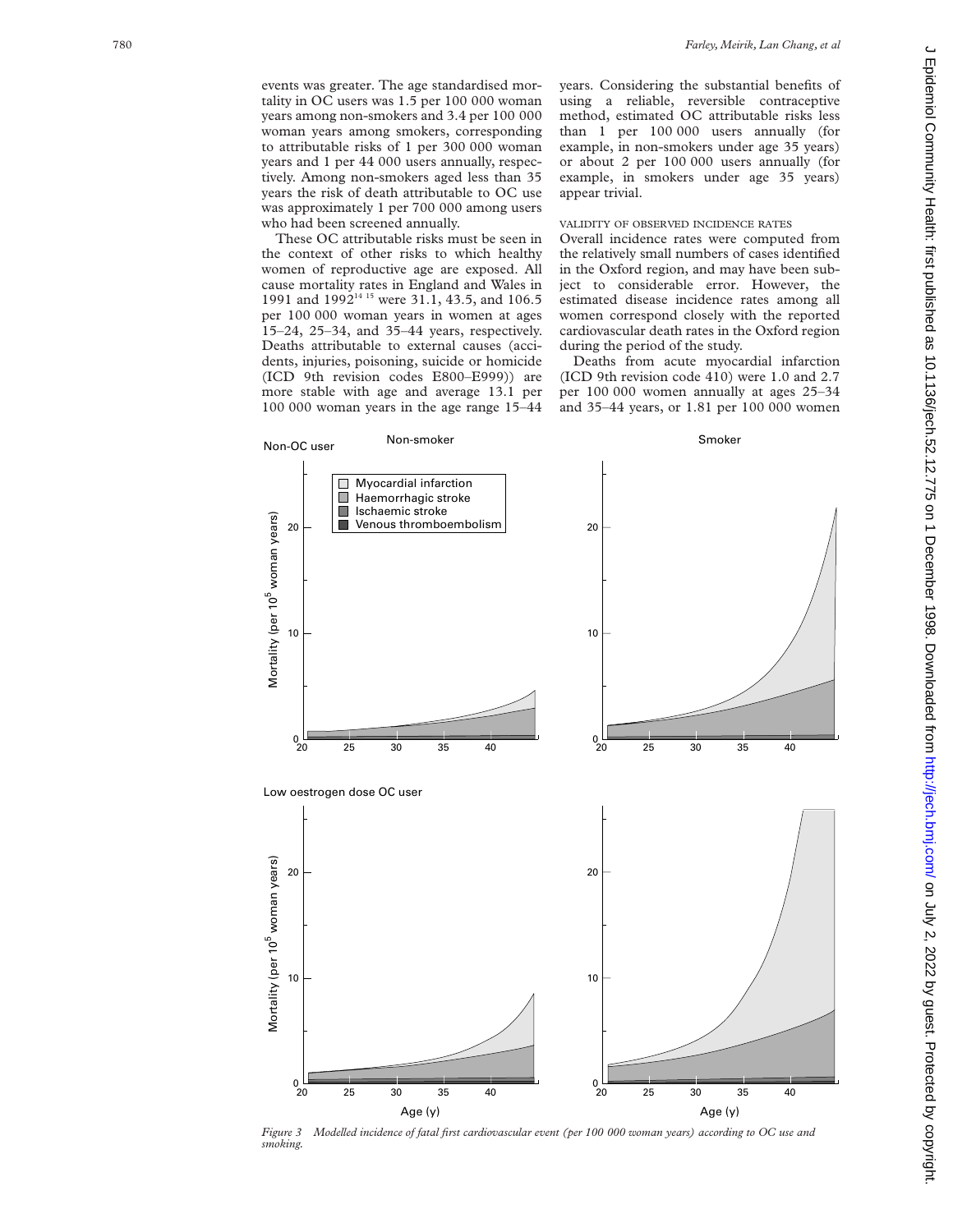annually at age 25-44 years.<sup>8</sup> The corresponding incidence of AMI (including fatal and nonfatal events) in the WHO study (table 2) were 1.0 and 5.7 per 100 000 women annually at ages 25–34 and 35–44 years, or 3.27 per 100 000 women annually at age 25–44 years. The ratio of these rates (55%) is close to the assumed 46% 28 day case fatality rate based on results from the MONICA study.10

Similarly the stroke death rates (ICD 9th revision codes 430–438) were 1.2 and 4.7 per 100 000 women annually at ages 25–34 and 35–44 years, or 2.87 per 100 000 women annually at age 25–44 years in the Oxford region.8 The corresponding stroke incidence rates in the WHO study (haemorrhagic and ischaemic stroke combined) (table 2) were 3.94 and 8.07 per 100 000 women annually at ages 25–34 and 35–44 years, or 5.91 per 100 000 women annually at age 25–44 years. The ratio of these rates (49%) is close to the 46% 28 day stroke case fatality rate computed from the MONICA study<sup>9</sup> assuming a ratio of four haemorrhagic to one ischaemic stroke case.

A total of four VTE deaths (ICD-9 codes 451–453) were recorded in women age 25–44 years in the Oxford region during period of the study  $(0.24$  per 100 000 woman years). $8$  This compares with a total of 121 idiopathic VTE cases (7.71 per 100 000 woman years) recorded in the study in this age group (table 2) and the assumed  $2\%$  28 day case fatality rate.<sup>1</sup> It should be noted that the idiopathic cases considered in the WHO study excluded any events associated with pregnancy, recent surgery or prolonged bed rest.

## VALIDITY OF MODEL AND SENSITIVITY TO ASSUMPTIONS

As the cardiovascular disease incidence and death rates arose from a limited population base, covering 2 million woman years of observation, it is important to consider other sources of information that support the assumptions on which the model is based.

The exponential rise in stroke and AMI incidence with age have support from other sources, including the recent study in the USA,<sup>16</sup> national mortality statistics, $14$ <sup>15</sup> and the MONICA project.<sup>9 10</sup> Although these statistics include all events, not just first events among women free of arterial disease risk factors, the age specific patterns of disease in the Oxford region were similar.<sup>8</sup> Thus the exponential smoothing of risk estimates did not introduce any substantial error. The overall VTE incidence among non-users and users of second and third generation OCs was close to that reported in UK general practices $17$  and the age specific rise in incidence was also reported by Farmer and colleagues.<sup>18</sup> These authors reported an exponential increase with age but included less well validated cases. Nevertheless an exponential model fitted to the estimated VTE incidence (fig 1) resulted in almost identical conclusions. Although the age specific VTE incidence rates among all except pregnant and puerperal women in Denmark<sup>19</sup> are higher than those observed in the Oxford

- **·** Incidence of cardiovascular diseases (idiopathic venous thromboembolism, stroke, and acute myocardial infarction) is very low among women of reproductive age.
- $\bullet$  Incidence of idiopathic venous thromboembolism rises less steeply with age than acute myocardial infarction or stroke.
- Mortality associated with combined oral contraceptive use is low among women aged less than 35 years, even if they smoke.
- Among healthy women over 35 years, the additional mortality associated with oral contraceptive use is 1.4 per 100 000 users per year, less than that associated with smoking (5.4 per 100 000 smokers per year) or the combination of the two (14 per 100 000 OC users who smoke per year)
- Although idiopathic venous thromboembolism causes less morbidity and mortality than stroke or acute myocardial infarction, it is the most common cardiovascular side effect of oral contraceptive use among women in Europe

region, the data reported here refer only to idiopathic VTE and thus additionally exclude women with recent surgery, trauma or prolonged bed rest.

An earlier study conducted in England and Wales between 1986 and 1988<sup>20</sup> reported 21 ischaemic ("occlusive") and 401 haemorrhagic stroke deaths—a ratio of 1:20. In contrast, in the WHO Study in the Oxford region the incidence of IS was approximately one fifth that for HS. This ratio included both fatal and non-fatal events, and was approximately 1:8 for fatal strokes when the assumed 28 day case fatality rates for IS and HS were considered.<sup>9</sup> These ratios were based on small numbers of cases and were lower than the more commonly reported 1:2 ratio of IS to HS among older women<sup>21</sup> or results from the recent case-control study among reproductive age women in California that reported similar numbers of IS and HS cases and an overall stroke incidence of 11.3 per  $100000$  woman years.<sup>13</sup> A recent population-based study of stroke among reproductive age women in Washington State, USA<sup>22</sup> reported average incidence rates of 4.3 and 6.4 per 100 000 woman years for ischaemic and haemorrhagic stroke, respectively. While differences in healthcare setting, prevalence and treatment of cardiovascular disease risk factors, and smoking rates may partially explain the discrepancy with the Oxford region, arbitrarily multiplying IS incidence at all ages by 5 (so that total age standardised stroke incidence was approximately 10 per 100 000 woman years) did not change the main implications of the model—OC associated cardiovascular mortality was dominated by the risk of arterial diseases, which are more important among older women and those who smoke, and the excess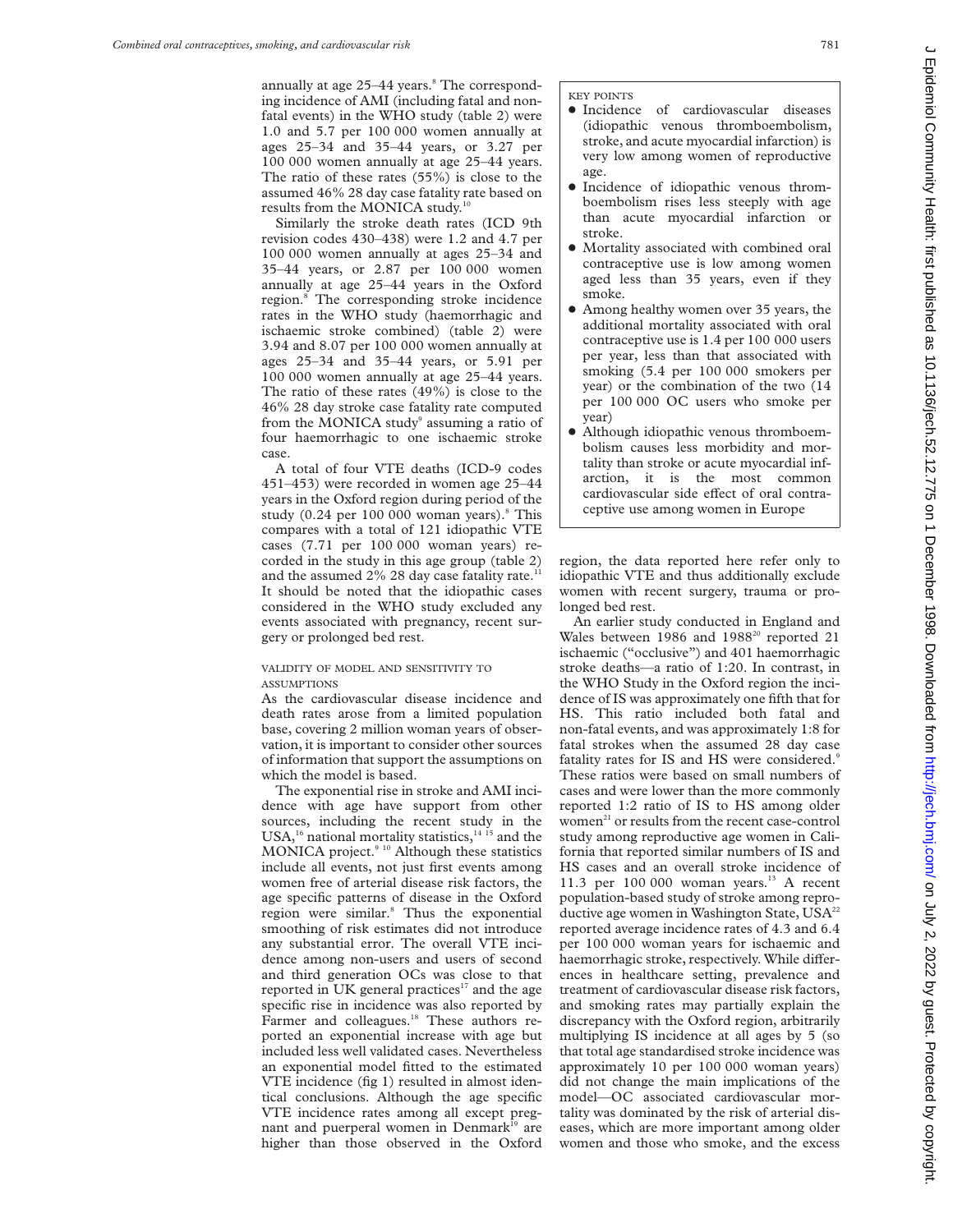VTE risk associated with OC use was the largest contributor to the incidence of total cardiovascular events among non-smokers and smokers aged less than 35 years.

The estimated incidence for VTE and IS among non-users who did not smoke were similar to those computed for a Canadian population,<sup>23</sup> though estimated AMI incidence was lower than in the Canadian population, particularly among younger women. However, the method of estimation used for the WHO data was based on fewer assumptions. The low hospitalisation rates for all four cardiovascular diseases observed in the WHO Study may partly reflect the specificity of the diagnostic criteria, the fact that only first events were considered, and the exclusion of women with conditions predisposing to VTE, such as recent surgery, trauma, prolonged bed rest or pregnancy. The AMI incidence rates among women in the Oxford region were closer to those observed in the managed healthcare programme in California<sup>16</sup> though they rose less steeply with age.

The prevalence and patterns of OC use and smoking were estimated from hospital controls rather than the general population and may not reflect the true rates in the UK or Oxford region. However, national rates of OC use<sup>24</sup> among young women—36% at ages 25–34 years and 12% at ages 35–44 years—were similar to those reported here (39% and 10%, respectively), but, as expected, national rates of smoking<sup>24</sup> were slightly lower—33% and  $28\%$ in the two age groups, respectively, compared with 38% and 35%, respectively, observed among the hospital controls. The proportion of OC users who smoked may also have been overestimated in the hospital controls than in the general population, though the estimates of stroke and AMI incidence rates among non OC users who did not smoke nor had other risk factors for cardiovascular disease were little changed when slightly different patterns of smoking and OC use were assumed.

The magnitude of the risk ratios assumed for different OC preparations may also differ from the true values, but there has been confirmation of the WHO results on VTE from independent sources $17 18 25 26$  and risk estimates assumed for IS, HS, and AMI are compatible with earlier reports.<sup>27</sup> As the prevalence of diagnosed major arterial disease risk factors other than smoking (hypertension, diabetes, and hyperlipidaemia) was low at all ages, the estimation of incidence rates for IS, HS, and AMI among non-users without cardiovascular risk factors was little influenced by different assumptions on the magnitude of the stroke and AMI risks associated with these conditions.

Differences between the true and assumed case fatality rates for each disease would have a large impact on the model, in particular for the incidence of all fatal cardiovascular events as well as the estimation of incidence rates among non-users without cardiovascular risk factors. The VTE case fatality rate (2%) was taken from an early review<sup>11</sup> and there are few more recent data, though Jick et al<sup>17</sup> observed six fatal

and 80 non-fatal hospitalised VTE cases in two similar cohorts of OC users. Any increase in VTE case fatality would not affect estimates of incidence of total cardiovascular events, but would make a greater contribution to the estimated incidence of fatal cardiovascular events, particularly among OC users. The case fatality rates for stroke and AMI are based on estimates from the MONICA study<sup>9 10</sup> for women aged up to 65, and may overestimate the rates among women under age 45 years. Moreover, case fatality rates for AMI are strongly influenced by the intervention rate and the rapidity of transfer to a specialist unit,<sup>28</sup> and the 46% 30 day case fatality rate assumed here may be too high for reproductive aged women in the Oxford region during the period of the study. The estimated number of cases missed from the study was based on the same sources, considering the proportion of fatal cases who died within the first 24 hours of the event. Few better sources of such information have been found. If only one third of AMI cases are not hospitalised or die within the first 24 hours of admission then the AMI incidence rates may have been overestimated by 30–40% and the impact of AMI on OC associated mortality may have been exaggerated. However, the conclusions of the model would not be substantially different as these are dominated by the steep rise in AMI incidence with age and the major adverse effect of smoking. Similarly, it may be hypothesised that case fatality rates for cardiovascular disease differ according to the presence of risk factors or whether the patient smoked or used OCs, but we have found no data to quantify such differences. A recent report from the Auckland community-based register has shown that although in-hospital case fatality rates for smokers and non-smokers differ, the total case fatality rates are similar.<sup>29</sup>

The model assumed that stroke and AMI risks for women who used OCs and smoked was the product of the risks for smoking and OC use separately. Such a multiplicative model was based on the results from the WHO Study $3-5$  that showed more than additive effects of these factors and reasonable agreement with such a multiplicative model. The study was the largest and most recent to quantify risks associated with OC use and other risk factors, and the results are compatible with those from previous studies. If we had assumed additive risks, the estimated incidence rates among non-OC users who did not smoke nor have other risk factors would have been little different from those used in the model, but the large adverse impact of smoking and OC use would have been less. However, the main conclusions of the model would have been little changed because they are dominated by the very different patterns of venous and arterial diseases according to age and cardiovascular risk factors.

The model only considers the cardiovascular risks associated with OC use and does not incorporate risks of other potential adverse effects, such as on breast or cervical cancer, nor beneficial effects, such on as ovarian and endometrial cancer. While the model includes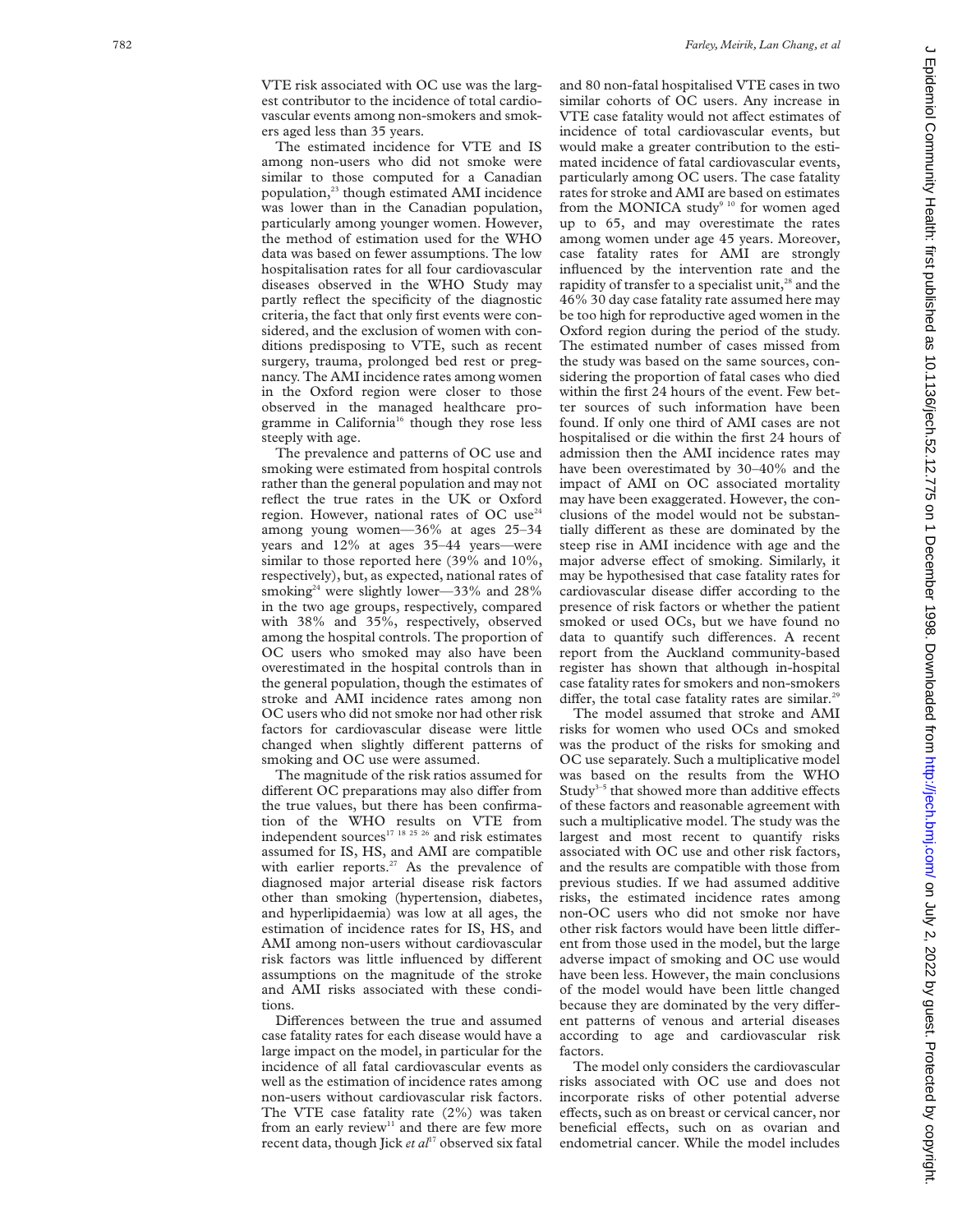*Table 4 Modelled incidence of total and fatal cardiovascular events (per 100 000 woman years) for diVerent types of OC user*

| Age group                     | Non-smoker |                |                  |      | <b>Smoker</b> |                |                  |       |
|-------------------------------|------------|----------------|------------------|------|---------------|----------------|------------------|-------|
|                               |            | Levonorgestrel | Third generation |      |               |                | Third generation |       |
|                               | Non-user   |                | Low              | High | Non-user      | Levonorgestrel | Low              | High  |
| Total events                  |            |                |                  |      |               |                |                  |       |
| $20 - 24$ v                   | 4.81       | 10.3           | 19.2             | 19.4 | 6.51          | 12.6           | 21.2             | 21.6  |
| $25 - 29$ v                   | 6.09       | 12.9           | 23.6             | 23.8 | 8.66          | 16.8           | 26.5             | 27.7  |
| $30 - 34$ v                   | 7.66       | 16.0           | 28.3             | 28.8 | 12.1          | 24.1           | 33.2             | 36.9  |
| $35 - 39$ v                   | 9.83       | 20.3           | 33.6             | 35.0 | 19.2          | 41.4           | 43.7             | 56.1  |
| $40 - 44$ v                   | 13.5       | 28.4           | 40.5             | 45.0 | 38.1          | 92.4           | 66.0             | 109.0 |
| Age standardised <sup>+</sup> |            |                |                  |      |               |                |                  |       |
| Population                    | 8.27       | 17.4           | 28.8             | 30.1 | 16.6          | 36.6           | 37.6             | 49.3  |
| OC users                      | 6.29       | 13.3           | 23.8             | 24.2 | 9.81          | 19.8           | 27.7             | 30.7  |
| Fatal events                  |            |                |                  |      |               |                |                  |       |
| $20 - 24$ v                   | 0.80       | 1.07           | 1.21             | 1.25 | 1.58          | 2.12           | 2.12             | 2.30  |
| $25 - 29$ v                   | 1.09       | 1.47           | 1.61             | 1.69 | 2.29          | 3.27           | 2.98             | 3.49  |
| $30 - 34$ v                   | 1.53       | 2.12           | 2.18             | 2.38 | 3.59          | 5.88           | 4.48             | 6.13  |
| $35 - 39$ v                   | 2.25       | 3.36           | 3.04             | 3.65 | 6.60          | 13.1           | 7.73             | 13.4  |
| $40 - 44$ v                   | 3.65       | 6.34           | 4.64             | 6.67 | 15.0          | 35.9           | 16.5             | 36.2  |
| Age standardised <sup>+</sup> |            |                |                  |      |               |                |                  |       |
| Population                    | 1.83       | 2.81           | 2.49             | 3.07 | 5.67          | 11.7           | 6.60             | 12.0  |
| OC users                      | 1.19       | 1.67           | 1.72             | 1.89 | 2.82          | 4.67           | 3.54             | 4.89  |

\*Modelled assuming the following risk ratios: HS: smoking 2, Levonorgestrel 1.2, 3Gen-low 1.2, 3Gen-high 1.2; IS: smoking 2, Levonorgestrel 1.3, 3Gen-low 1.0, 3Gen-high 1.3; AMI: smoking 10, Levonorgestrel 3.0, 3Gen-low 1.0, 3Gen-high 3.0; VTE: Levonorgestrel 2.6, 3Gen-low 5.4, 3Gen-high 5.4. †Standardised on age distribution of women aged 20–44 years in Oxford region, or age distribution of OC users.

the number of cardiovascular deaths expected among groups of women according to smoking status and OC use, it does not attempt to weigh the comparative severity of non-fatal cardiovascular events. Such features could easily be incorporated into the model, but no data have been found to estimate the rates of severe disability among women who have suffered a stroke, AMI or VTE. However, the severe disability rates after stroke or AMI are much higher than for VTE. This pattern is similar to the relative death rates for the different diseases assumed in the model. Thus conclusions based on a model that included disability in addition to mortality would be similar to those based on the mortality component of the model considered here, but would not reflect the relative severity of disability caused by the different diseases.

RISKS IN OTHER POPULATIONS AND ACCORDING TO OC TYPE

The simple model presented here can be extended to populations with different patterns of cardiovascular disease and risk factors.<sup>30</sup> For example, women with activated protein C (APC) resistance are at eightfold higher risk of VTE than others.<sup>31</sup> Prevalence of Leiden factor V mutation is approximately 5% in the UK and other European countries, and almost absent among non-white populations.<sup>32 33</sup> Assuming OC use is independent of carrier status and VTE risks associated OC use and carrier status are multiplicative, $25 \frac{31}{34}$  the estimated VTE incidence in a population with no APC resistance is 26% lower in all women, including OC users and non-users. As the contribution of VTE to total mortality is very small, patterns of cardiovascular deaths would be little different in a population with no APC resistance. However, the lower VTE incidence is of greater importance when considering incidence of all (non-fatal and fatal) cardiovascular events, particularly among younger women and those who do not smoke.

The model also provides a framework for assessing the impact of possible differences in risk according to type of OC on total and fatal cardiovascular events. Five epidemiological studies<sup>2 17 18 25 26</sup> have shown that third generation OCs are associated with a twofold higher VTE risk than low oestrogen dose levonorgestrel containing products, and a potential biological mechanism has been identified.<sup>35</sup> Results from the Transnational study conducted in five European countries suggested a lower AMI risk among users of such products but this was not seen in the UK, which contributed five of the seven exposed cases.<sup>36</sup> The finding has yet to be independently replicated, but if true, suggests that there might also be a lower risk of IS. This can be modelled by considering two extreme assumptions—third generation OCs carry no increased risk of IS or AMI compared with non-users (3 Gen-Low) or the same IS and AMI risk as the levonorgestrel products (3 Gen-High) (table 4 and fig 4). Among nonsmokers, the incidence of total (non-fatal and fatal) cardiovascular events among users of third generation OCs is higher than for levonorgestrel OCs at all ages, but the range of death rates for third generation products includes the estimated rate for levonorgestrel OCs from age 35 years onwards. However, the age standardised death rates are very similar (1.7–1.9 per 100 000 woman years). Among smokers, third generation OCs might confer an advantage from around age 35 years for total cardiovascular events or from around age 25 years for fatal events. Among OC users who smoke the difference in mortality according to OC type is at most 1 per 100 000 woman years among all users, and 1 per 250 000 woman years among those aged less than 35 years. At all ages cardiovascular mortality among smokers is higher than that among OC users, even under the most extreme assumptions regarding patterns of risk according to OC type.

These findings that the excess VTE deaths associated with use of third generation OCs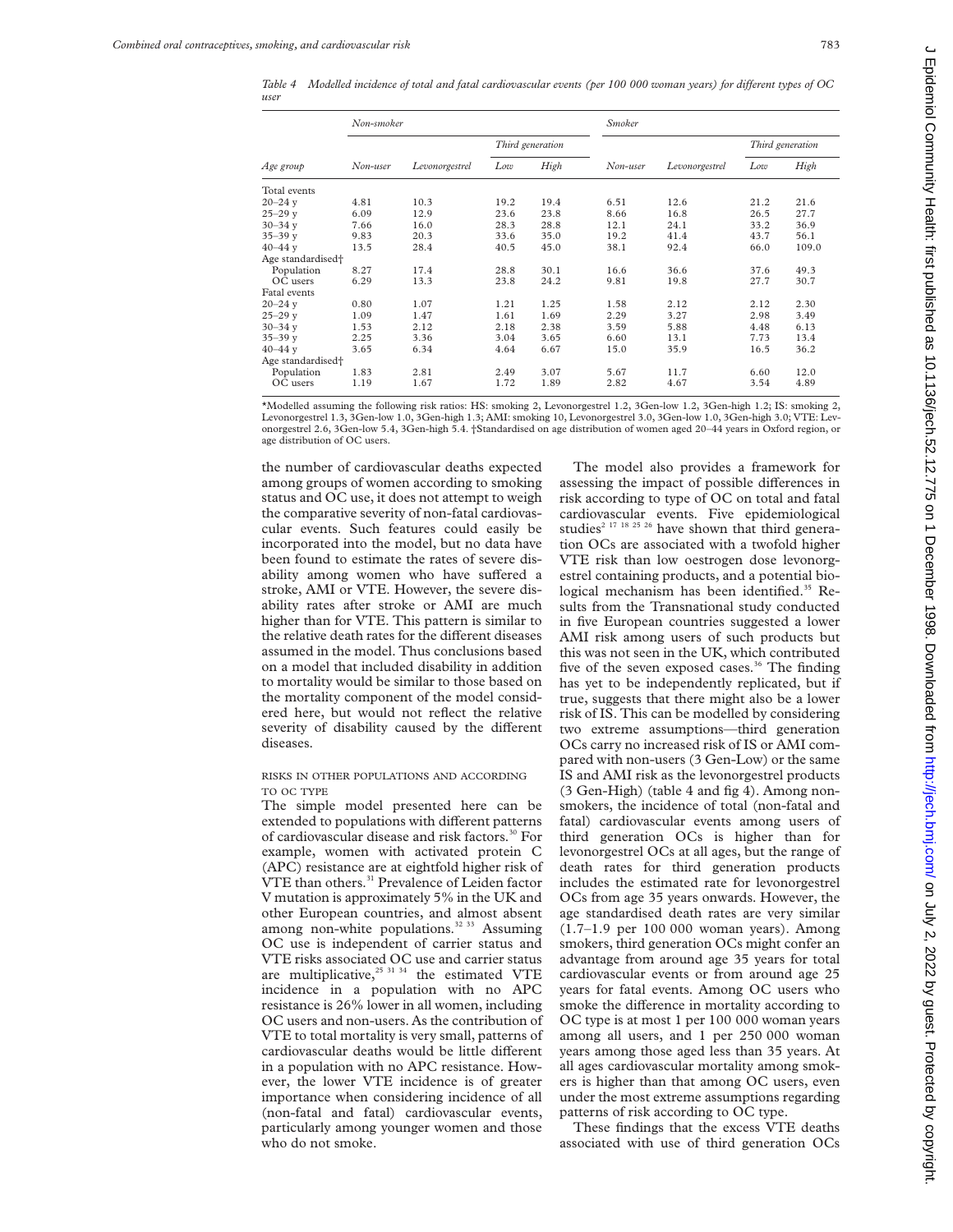balance any potential trade off between an excess VTE and lower IS and AMI risk.

#### **CONCLUSION**

The data and model presented here show that cardiovascular mortality associated with OC use among apparently healthy women less than 35 years old who do not smoke is very low and in the order of 1 death per 250 000 users annually. The data from the WHO Study also indicate that if such women are screened for cardiovascular risk factors, OC associated mortality may be less than half this rate. Risks associated with smoking, even among non-OC users, are substantially greater. However, many young women smoke and have a need for a simple, reliable, and reversible contraceptive method—the mortality attributable to OC use among women less than 35 years who smoke is estimated to be about 1 per 100 000 users annually. Among women above the age of 35 years who smoke and use OCs, the additional risk of death is much higher (about 1 per 7000 users who smoke annually).

The adverse impact of OCs on VTE risk has little influence on mortality, but constitutes a substantial portion of OC associated cardiovascular events, in particular among women less than 35 years of age, even with the low oestrogen dose levonorgestrel OCs that carry less VTE risk than the third generation products. These data reinforce the importance of providing adequate information to current and prospective OC users about OC associated cardiovascular risks and their interaction with smoking and other cardiovascular risk factors. Together with the results from the WHO Study, they underline the benefit of screening for risk factors, particularly among older



*Figure 4 Modelled incidence of total and fatal cardiovascular event (per 100 000 woman years) by type of OC user. Shaded area represents range of plausible values for third generation products.*